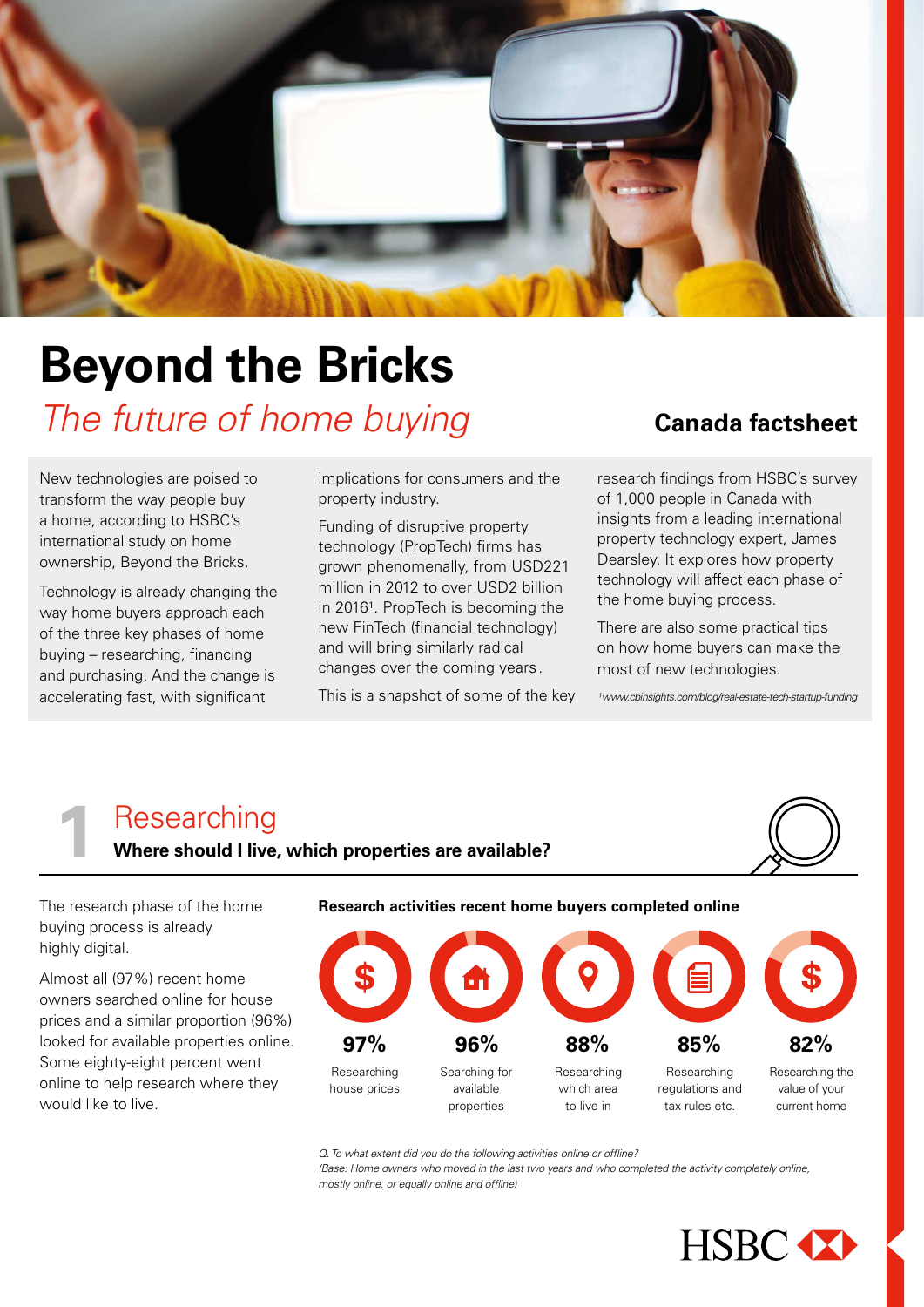### **2** | **Beyond the Bricks** The future of home buying

In Canada, 90% of home buyers used online channels (websites, mobile, email, etc.) to research their recent property purchase. This is more digitally active than the average home hunter among the eight countries surveyed.



**Recent home buyers who researched online**

*Q. To what extent did you do the following activities online or offline? A. Searching for available properties, researching which area to live in, researching house prices, researching the value of your current home, researching regulations and*  tax rules etc. (Base: Home owners who moved in the last two years and who completed the activity completely online, *mostly online, or equally online and offline)*

## **James Dearsley, PropTech expert** A drone's eye view of the housing market

"Virtual reality will allow home buyers to 'live' in a virtual version of a home for several days to truly try before they buy."

"With most people already doing their property research online, the days of physically visiting an estate agent's office may be almost over.

Property websites will become considerably more sophisticated, bringing more and better properties in front of prospective buyers and taking over much of the traditional estate agent's role. Using search, voice, photos and other data from your web history and connected devices – including personal artificial intelligence (AI) assistants like Amazon Alexa – you will get a detailed picture of your property preferences and be able to match them against different areas and homes.

Whether your priorities are being near health centres, work or schools, websites will draw upon thousands of databases and use predictive analytics and AI to tell you the best place to be healthy, wealthy and wise.

When it comes to experiencing an area, better satellite technology in applications like Google Maps is already allowing home buyers to navigate local streets online. In the coming years, a massive expansion in the availability of camera-equipped consumer drones will allow people to visit an area remotely so they can experience it at different times of the day.

There will be no more 'fifteen minute windows' to view a property. Virtual reality will allow home buyers to view more homes, narrow down their choice and then 'live' in a virtual version for several days to truly try before they buy."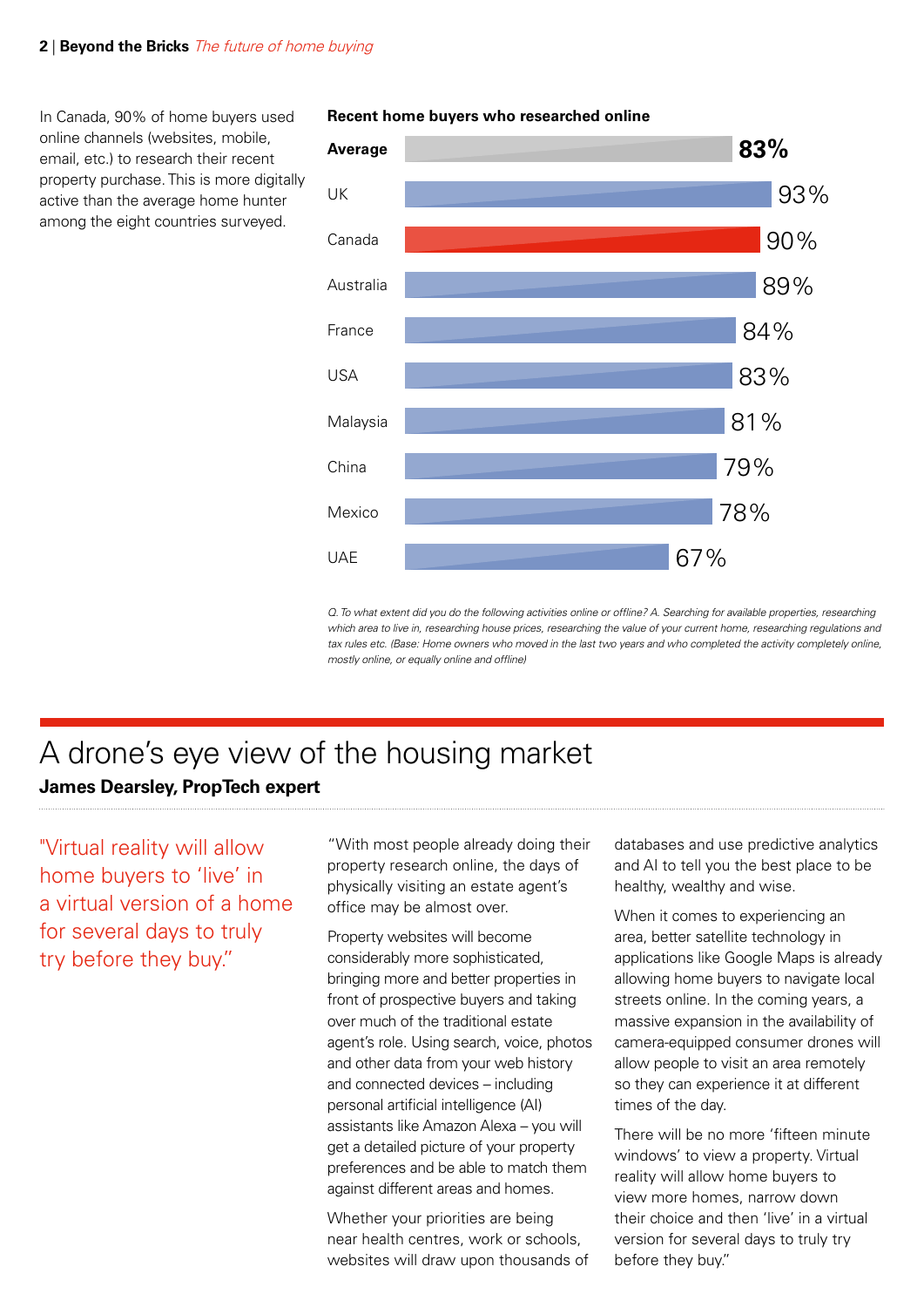Financing **2 What can I find out online?**





Around three-quarters (74%) of Canadian home buyers went online to research finance options, which is consistent with the other eight countries surveyed. They were even more likely to identify what they could afford online, with an above average 77% of Canadian home buyers doing so.

## **What recent home buyers found out online**

|                | Researching<br>finance options | Identifying what<br>I could afford |
|----------------|--------------------------------|------------------------------------|
| <b>Average</b> | 74%                            | 73%                                |
| UK             | 88%                            | 85%                                |
| <b>USA</b>     | 79%                            | 75%                                |
| Australia      | 77%                            | 79%                                |
| Malaysia       | 77%                            | 78%                                |
| Canada         | 74%                            | 77%                                |
| Mexico         | 72%                            | 71%                                |
| China          | 71%                            | 64%                                |
| France         | 64%                            | 80%                                |
| <b>UAE</b>     | 61%                            | 61%                                |

*Q. To what extent did you do the following activities online or offline?* 

*(Base: Home owners who moved in the last two years and who completed the activity completely online, mostly online, or equally online and offline)*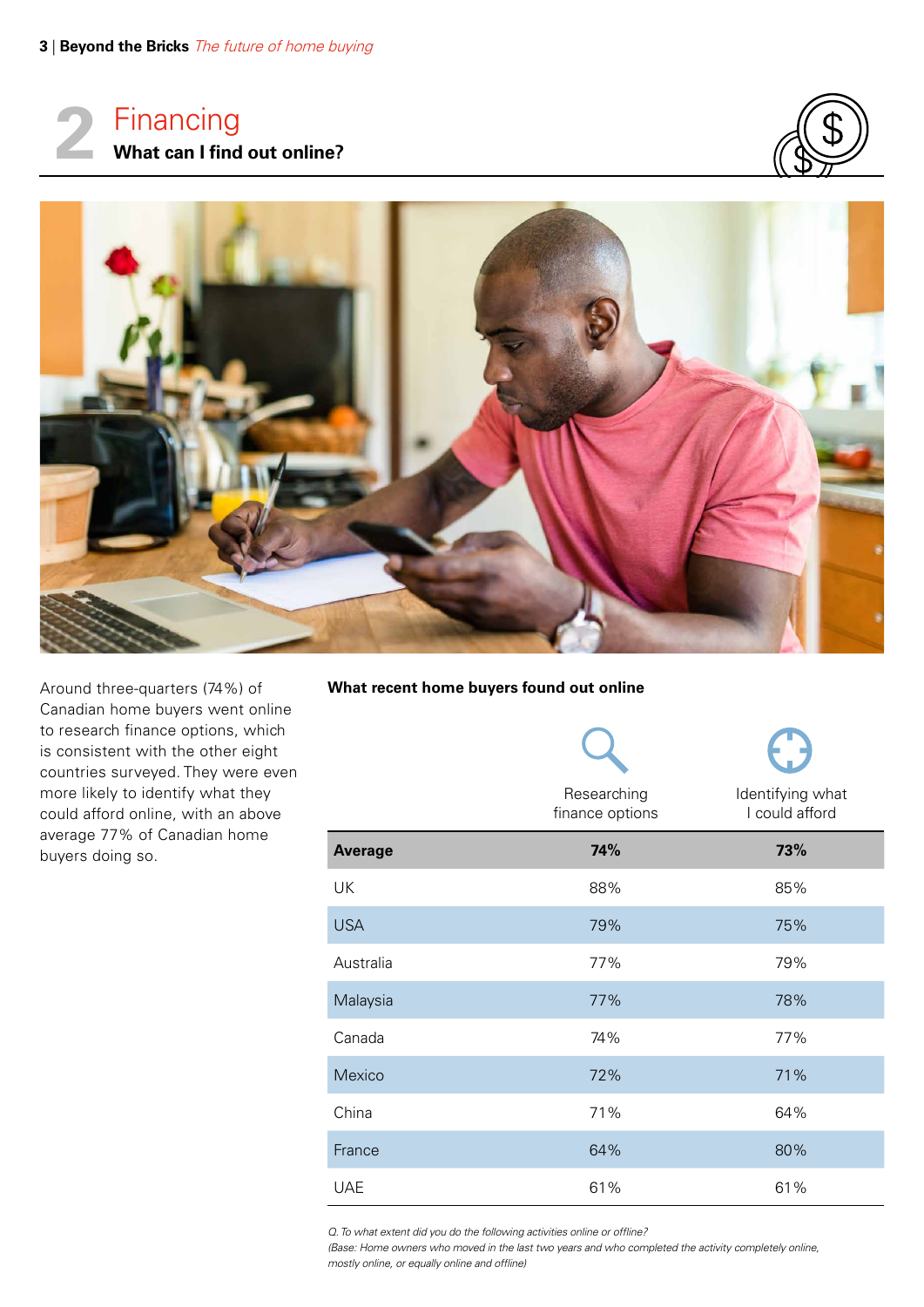HSBC's separate global study, Trust in Technology², looks at trusted sources of mortgage advice.

Traditional sources such as banks and mortgage providers, as well as friends and family, remain the most trusted.

Consumers are yet to embrace the concept of robo-advisers (humanoids, chatbots) fully, although almost twice as many Millennials (14%) as Baby Boomers (8%) would trust them for mortgage advice.

Overall, Millennials are more trusting of new mortgage technologies than other generations, although not by a huge margin.

*² HSBC Trust in Technology, May 2017*



**Trusted sources of mortgage advice**

%

*Q. You are looking to buy a house, who/what would you be willing to trust to provide you with good quality and impartial advice on what type of mortgage you should have? (Base: All respondents in eleven countries)*

## **James Dearsley, PropTech expert** Banks, brokers and bots

Mortgage brokers are still the most trusted source of mortgage advice but in an increasingly time-poor society, brokers, banks and other advisers will need to offer instant service and analysis to meet the expectations of consumers.

We can expect to see more on-demand services, retaining the important human touch but provided digitally through live chat or video. Oracle reports that 80% of brands will be using chatbots for customer interactions by 2020³.

With all of our personal information held digitally, not physically, AI will assist by analysing personal data, assessing lending criteria and narrowing down product options. This will allow instant

mortgage approvals and mortgage solutions that are much more tailored to individuals' needs.

The role of mortgage brokers and advisers will evolve to become a PropTech provider and enabler."

³*Marketing Week 12 Jan 2017, article 'Rise of the Machines' by Mindi Chahal*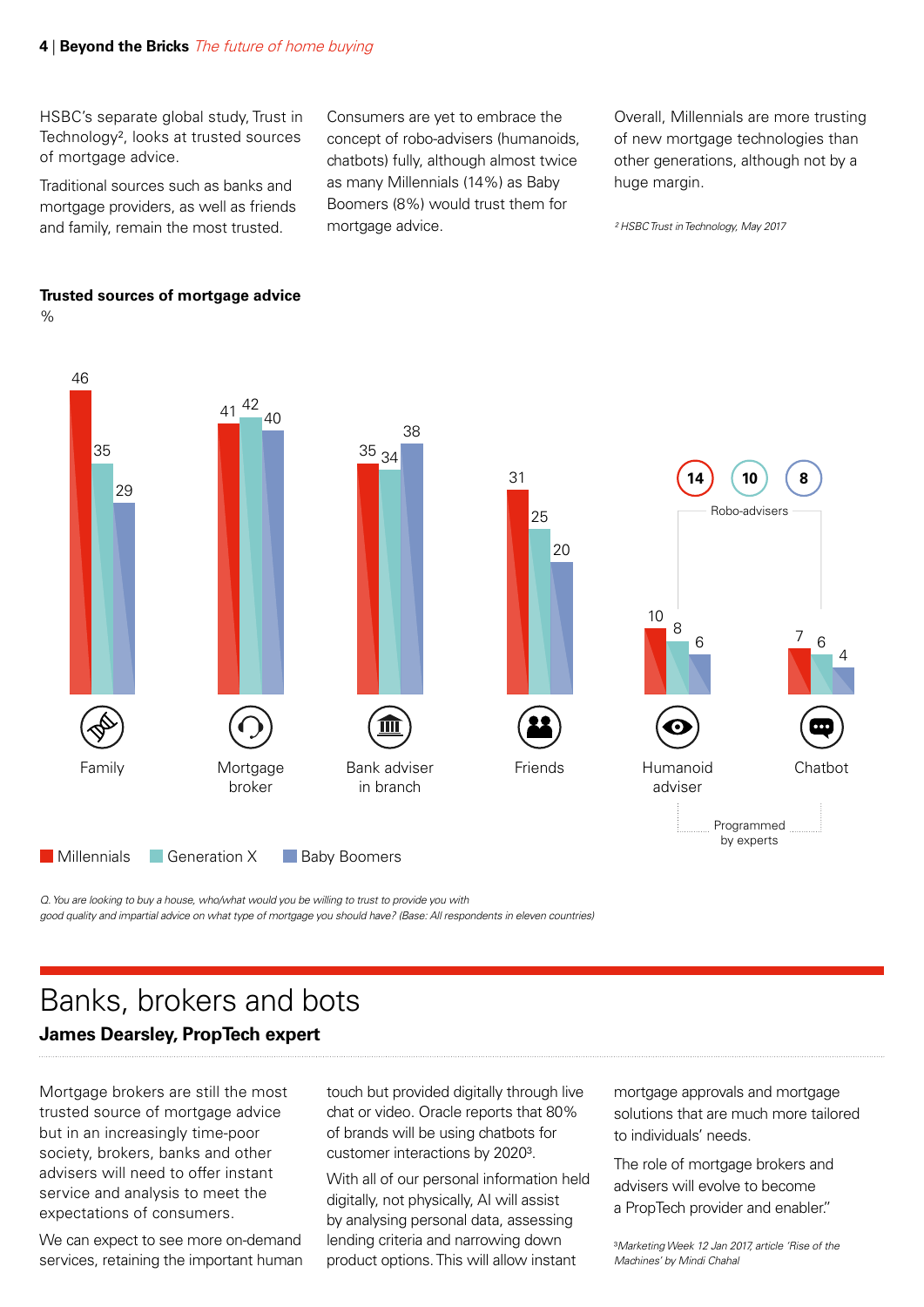# Purchasing **3 How can I ensure things go smoothly?**

Traditionally, the estate agent has played a key role in the purchasing phase of the process.

Today, even this most human part of the process is shifting online: more than a quarter (29%) of recent home buyers started talking to an estate agent online and for a further 32%, online played an equal part in their initial conversations.





*Q. To what extent did you do the following activities online or offline? A. Began speaking to an estate agent (Base: Home owners who moved in the last two years)*

Dealing with the many people involved (estate agents, solicitors, sellers and developers) is seen as one of the more stressful parts of the home buying process. More than a quarter (27%) of home owners found this to be a stressful aspect of their home purchase.

Other significant pain points in the buying process were fees, negotiating the price and understanding the legal paperwork.

## **Home buying pain points**



*Q. Which activities were stressful when buying your home? A. Activities that home owners found difficult (Base: All home owners)*

## The 'artificial estate agent'

## **James Dearsley, PropTech expert**

"Making the transaction process smoother and easier is the greatest opportunity for property technology.

The traditional role of the estate agent is ripe for reinvention, as we are already seeing through the rise of online do-Ityourself platforms (such as Tepilo and Purplebricks) that allow home owners to market their own properties and negotiate directly with sellers.

All houses may be sold this way in the future, with property websites offering end-to-end marketing, search, financing, negotiation, transaction and conveyancing services that significantly reduce the time and hassle for homebuyers. Examples of how technology will simplify these processes include AI conveyancing (a growing number of law firms already use a legal AI, ROSS, to interpret legal documentation and handle basic paperwork) and live updates on the status of property chains.

These 'one stop property shops' would use a unique digital identity for each property, and could see the entire home buying process from search to completion reduced to a matter of days.

New technologies will not only reduce time, cost and effort for home buyers, but also give them greater control over the purchase process and minimise the 'pain points' of dealing with many different intermediaries.

For the traditional estate agent, this means a radical redefining of their role to become a technology provider and expert adviser."